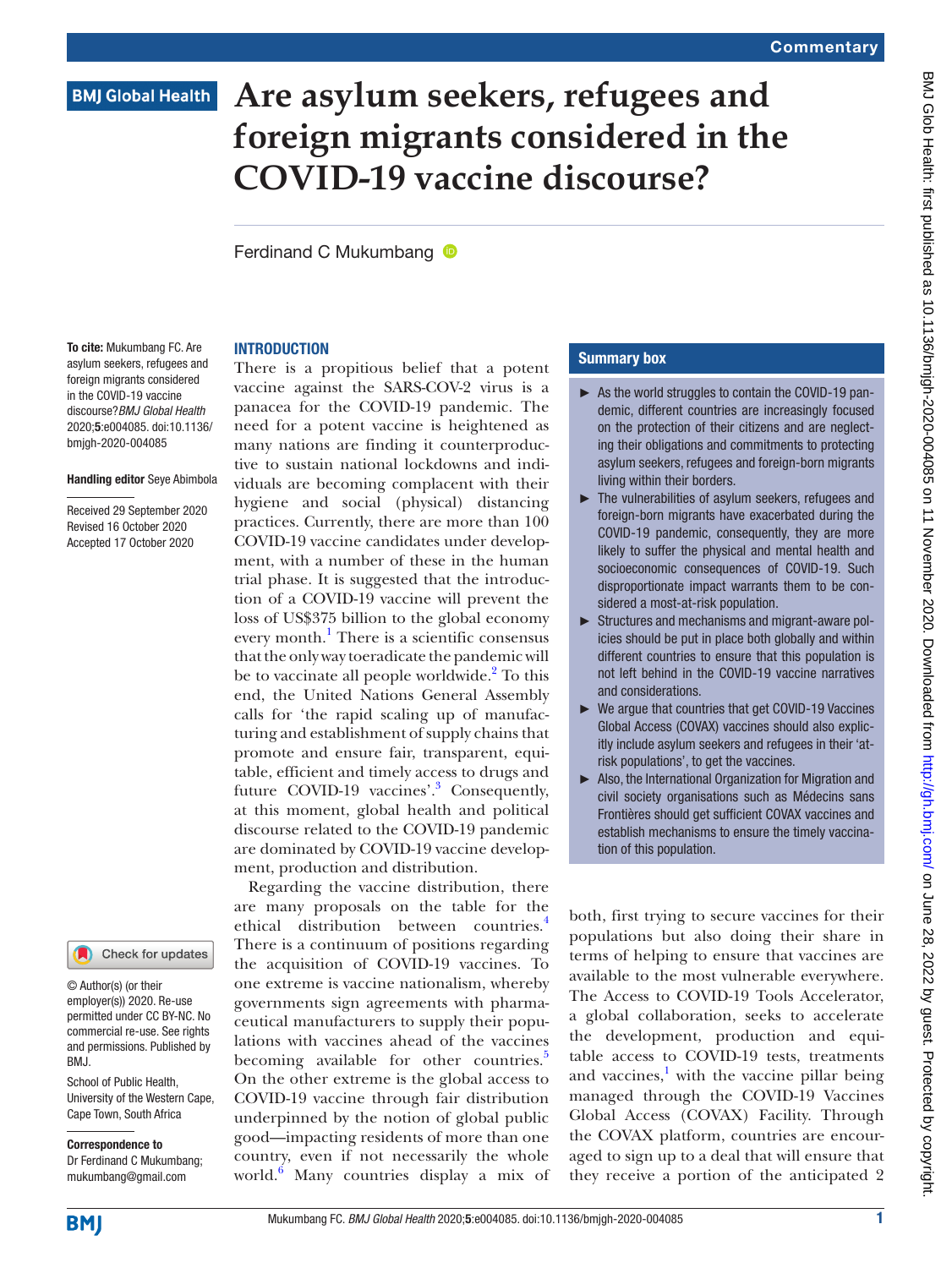billion doses of vaccines that will be available by the end of 2021.

According to the WHO's COVID-19 vaccine allocation mechanisms document, access to a vaccine at its inception would be aimed at protecting healthcare workers and the most-at-risk in a bid to mitigate the public health and economic impacts of the pandemic.<sup>[1](#page-3-0)</sup> The general COVID-19 literature has consistently identified people with chronic comorbidities as a most-at-risk population, while the literature on migration in the context of COVID-19 has also identified asylum seekers, refugees and foreign migrants as a most-at-risk population owing to their existing vulnerabilities[.7 8](#page-3-6) Worst still, asylum seekers, refugees and foreign-born migrants are most likely to suffer from the consequences of COVID-19 as their conditions continue to worsen in refugee camps around the world, $9$  thus increasing their risk.

The understanding on how COVAX works is that the WHO will develop a framework through which the COVAX Facility will ensure the equitable distribution of the COVID-19 vaccine doses to help protect the most-atrisk—greater chances of being infected with COVID-19 or of getting very sick—groups in all participating countries. In this way, it is understood that healthcare workers and older citizens and people living with comorbidities will be given priority. The question, therefore, is to what extent will asylum seekers, refugees and foreign migrants who through their increased vulnerabilities and potential of being impacted by COVID-19 be considered as a mostat-risk population, thus prioritised for vaccination?

## CENTRAL ARGUMENT

With the number of COVID-19-related deaths reaching the 1 million mark and affecting every geographical region globally, the COVID-19 vaccine must be treated as a global public good. $10^{\circ}$  Nevertheless, as the world struggles to contain COVID-19, different countries are increasingly focused on the protection of their citizens and are neglecting their obligations and commitments to protect asylum seekers, refugees and foreign-born migrants living within their borders. For instance, although countries like England considered accommodating unsuccessful asylum seekers at the start of the COVID-19 pandemic, these unsuccessful asylum seekers where being evicted from their Home Office provided accommodations during the second wave of the COVID-19 pandemic, an act which makes no sense in either humanitarian or public health terms.<sup>11</sup> Also, despite international maritime laws dictating a 'duty to rescue' refugees and asylum seekers in distress at sea, search-rescue-disembarkation operations in the Mediterranean have been brought to a halt[.12](#page-3-10) These structural xenophobic tendencies, and more, are further manifested in the lack of engagement and consideration of this population in countries' economic, poverty and hunger alleviation schemes during the national lockdown measures.<sup>7</sup>

Although COVID-19, disproportionately, has a greater impact on certain populations, asylum seekers, refugees and foreign-born migrants usually find themselves in comparatively worse positions of vulnerability.<sup>[7](#page-3-6)</sup> The COVID-19 vulnerabilities are usually an extrapolation of already existing vulnerabilities: weakened social support structures, bleak socioeconomic prospects, unequal access to healthcare and social services, precarious housing conditions, tenuous living and working conditions, and higher risks of exploitation and abuse.<sup>8 13 14</sup> These vulnerabilities have exacerbated in the context of the COVID-19 pandemic as they are living in crowded refugee camps and deportation centres with little or no resources and opportunities to practise personal hygiene and social (physical) distancing, in addition to diminished access to food and healthcare services.<sup>71516</sup> Those among the general population live in informal/illegal situations in urban slums having issues with access to basic health facilities owing to insecurity and crime that prevail in these informal settlements.

A few countries have taken steps to accommodate asylum seekers and refugees at the start of the COVID-19 pandemic. For instance, Portugal temporarily granted all asylum seekers and foreign-born migrants full citizenship rights to remove the structural barriers to access to health-care services.<sup>[17](#page-3-12)</sup> In Germany, the COVID-19 pandemic acted as a catalyst to mobilise solidarity and support for the plight of refugees. $18$  In England, the thousands of asylum seekers who were refused were provided with accommodation by the Home Office at the start of the COVID-19 outbreak.<sup>[11](#page-3-9)</sup> Nevertheless, many other countries have persisted with policies that exclude asylum seekers, refugees and foreign-born migrants from critical services while also continuing with deportations during the worldwide travel bans.<sup>717</sup>

Based on the way asylum seekers, refugees and foreignborn migrants were treated during the national lockdown implemented to curb the spread of the pandemic, there is little chance that this population will be considered for immunisation when the vaccine reaches the borders of various countries. Reflecting on this in light of ongoing discourse on the political stakes of migration governance, in South Africa for instance, we observe that the COVID-19 response revealed little change in the government's agenda to deal with asylum seekers, refugees and other migrants.[19](#page-3-14) This reticence to include asylum seekers, refugees and foreign migrants in policies and mechanisms to address the COVID-19 pandemic is further fuelled by xenophobic tendencies.<sup>7 19</sup> According to Reidy,<sup>17</sup> some governments are likely to take advantage of the COVID-19 crisis to push through legally dubious, hardline migration policies that cannot be justified by public health concerns. The glaring absence of migrationaware and mobility-competent policies is likely going to reduce the level of engagement of asylum seekers, refugees and foreign migrants in the national fight against the COVID-19 pandemic and thus reducing their consideration for a COVID-19 vaccine.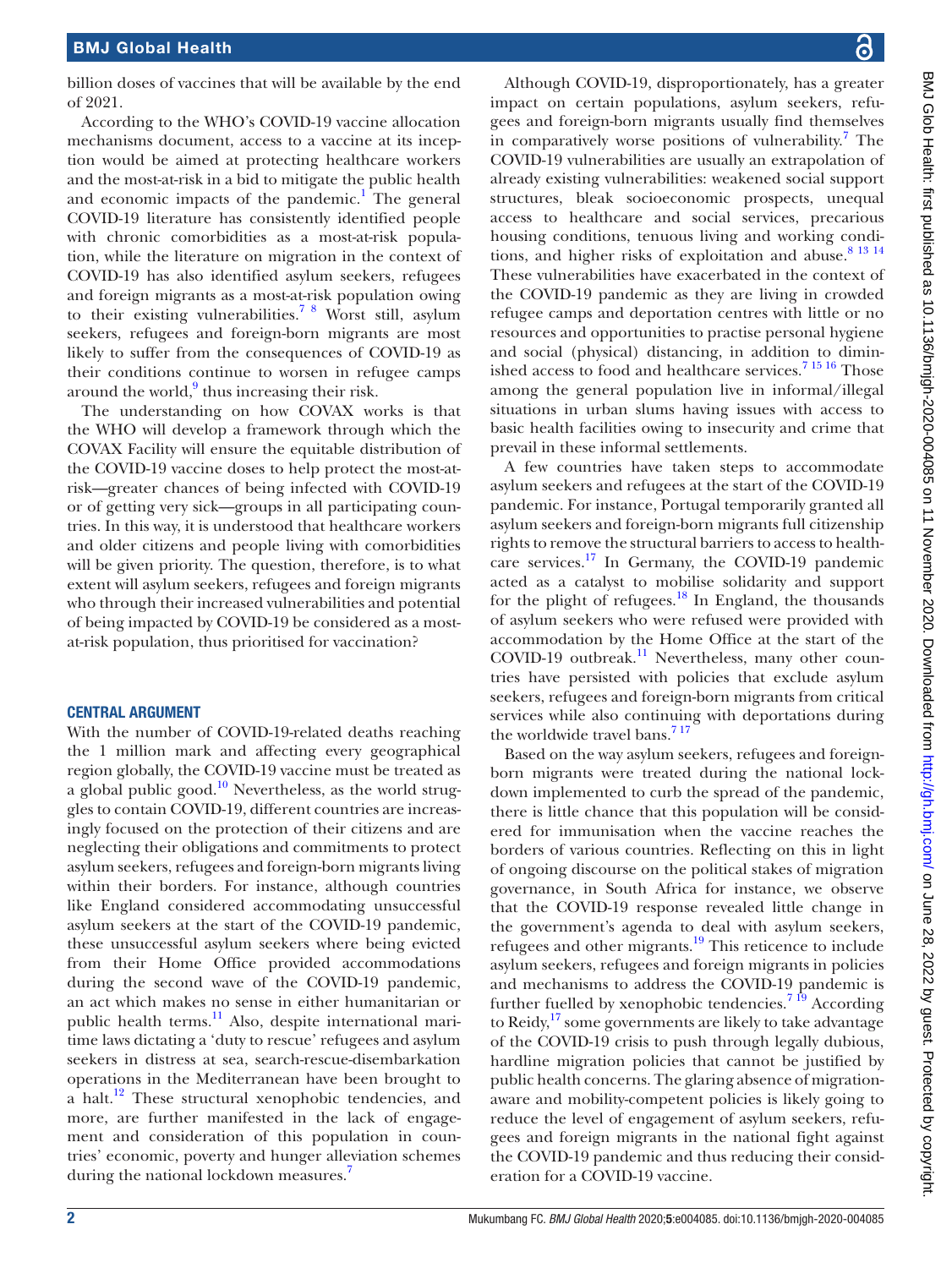BMJ Glob Health: first published as 10.1136/bmigh-2020-004085 on 11 November 2020. Downloaded from http://gh.bm/ com http://gh.bm/ on June 28, 2022 by guest. Protected by copyright. BMJ Glob Health: first published as 10.1136/bmjgh-2020-004085 on 11 November 2020. Downloaded from <http://gh.bmj.com/> on June 28, 2022 by guest. Protected by copyright.

At the global level, currently, COVAX envisages setting aside a small buffer of about 5% of the total number of available doses that will be reserved to build a stockpile to help with acute outbreaks and to support humanitarian organisations, for example, to vaccinate refugees who may not otherwise have access.<sup>20</sup> The WHO EURO outlines current best practice, evidence and knowledge to support policy and programme development for the vaccination of refugees and migrants, $^{21}$  which could be used to guarantee COVID-19 vaccine coverage in this population group. Unfortunately, these bestpractices and policies have not been dependably considered. We, therefore, concur with Severoni and Bartovic<sup>[22](#page-3-17)</sup> that future efforts need to build on existing structures and resources to bolster coordination and prepare a blueprint for future emergency vaccine distribution in a manner that considers asylum seekers, refugees and migrants equitably.

The International Organization for Migration and civil society organisations (CSO) are strategically placed to contribute to discussions and decisions around the scale-up and equitable access to COVID-19 vaccines especially representing the interests of asylum seekers, refugees and foreign migrants. Nevertheless, it appears their representation and engagement in the structure and processes of Gavi—the Coalition for Epidemic Preparedness Innovations—is based on Gavi's inadequate appreciation and distrust of what CSOs do and can bring to Gavi's operations.<sup>23</sup> Owing to pressure from CSOs, Gavi and WHO are seeking representative CSOs to participate in COVAX. $^{24}$  $^{24}$  $^{24}$  If CSOs are better represented in the COVAX governance mechanism, there is a chance that they will be better placed to represent the interests of asylum seekers, refugees and foreign migrants efficiently.

Although governments will be the initial recipients of the COVID-19 vaccines, fair distribution within each country must reflect a moral concern for the ultimate recipients and should be guided by the following three principles: (1) benefiting people and limiting harm, (2) prioritising the disadvantaged, and (3) equal moral concern.[25](#page-3-20) This 'fair priority model', proposed by Emanuel *et al*, [25](#page-3-20) accommodates asylum seekers, refugees and foreign migrants more explicitly as it prioritises the disadvantaged. In this approach, Emanuel *et*  $a^{25}$  $a^{25}$  $a^{25}$  propose that a fair allocation of the COVID-19 vaccine requires distributing the first doses to those population segments where it is possible to save the greatest number of life years, then considering also the disability that can be prevented by the vaccine and the amount of poverty and aggregate economic damage the vaccine can prevent, and finally distributing the vaccine to reduce transmission rates as far as possible. A truly ethical proposal toward the COVID-19 vaccine distribution should accommodate asylum seekers, refugees and foreign migrants, treating all people equally and helping them get vaccines when they cannot do so on their own. This position is contrary to the notion of accepting inequality in access as an unchangeable fact;

bypassing the poor to help the rich, the vulnerable to help the strong.<sup>[4](#page-3-3)</sup>

At this stage, there is the recognition that the first useful vaccines to emerge may be in short supply, and approved vaccines will initially be made available to a tightly targeted 3% of the population of COVAX participating countries, then building over time to 20% of each country's most vulnerable population. $26$  While decisions on the distribution of vaccines initially supplied under the COVAX scheme will remain at each nation's discretion, countries are advised that they should use the initial 3% of their vaccines to focus initially on reducing mortality and protecting the health system—vaccinating health-care and social workers.<sup>[26](#page-3-21)</sup> In the same way, the other  $20\%$ of the vaccines allocated for the country's most vulnerable population will be at the discretion of the country to manage. After everybody has received the 20%, the vaccine would be distributed according to other criteria, such as country vulnerability and the immediate threat of COVID-19. $^{20}$  Although it is often politically untenable to consider refugees and asylum seekers when it comes to the planning of vaccination campaigns of this nature, $2^2$ following this proposed distribution protocol, we argue that asylum seekers, refugees and foreign migrants should be considered during the 20% distribution point as they fit the bill of a vulnerable population. The point is that there is a need to include and prioritise refugees, asylum seekers and foreign migrants in all COVID-19 vaccination programmes, regardless the source of the vaccine, to successfully eliminate the pandemic within the national borders and indeed globally.

## **CONCLUSION**

Whether COVID-19 vaccines are obtained through equitable distribution to all participating countries or through vaccine nationalism, it is unclear what policies, principles and mechanisms are in place to ensure that asylum seekers, refugees and foreign migrants are not left behind even though they are a vulnerable population. The call, therefore, is for advocacy groups and international organisations working with asylum seekers, refugees and foreign migrants to advocate for this group of people not to be left behind in the fight against the COVID-19 pandemic. The COVID-19 vaccine offers CSOs, international bodies and various governments an opportunity to reform and address some critical questions about access to COVID-19 vaccines for asylum seekers, refugees and foreign migrants.

Acknowledgements The author acknowledges the huge contributions through the review comments made by Kristof Decoster and Professor Wim van Damme in the developing manuscripts.

Contributors FCM contributed to all aspects of the manuscript.

Funding The authors have not declared a specific grant for this research from any funding agency in the public, commercial or not-for-profit sectors.

Competing interests None declared.

Patient consent for publication Not required.

Provenance and peer review Not commissioned; externally peer reviewed.